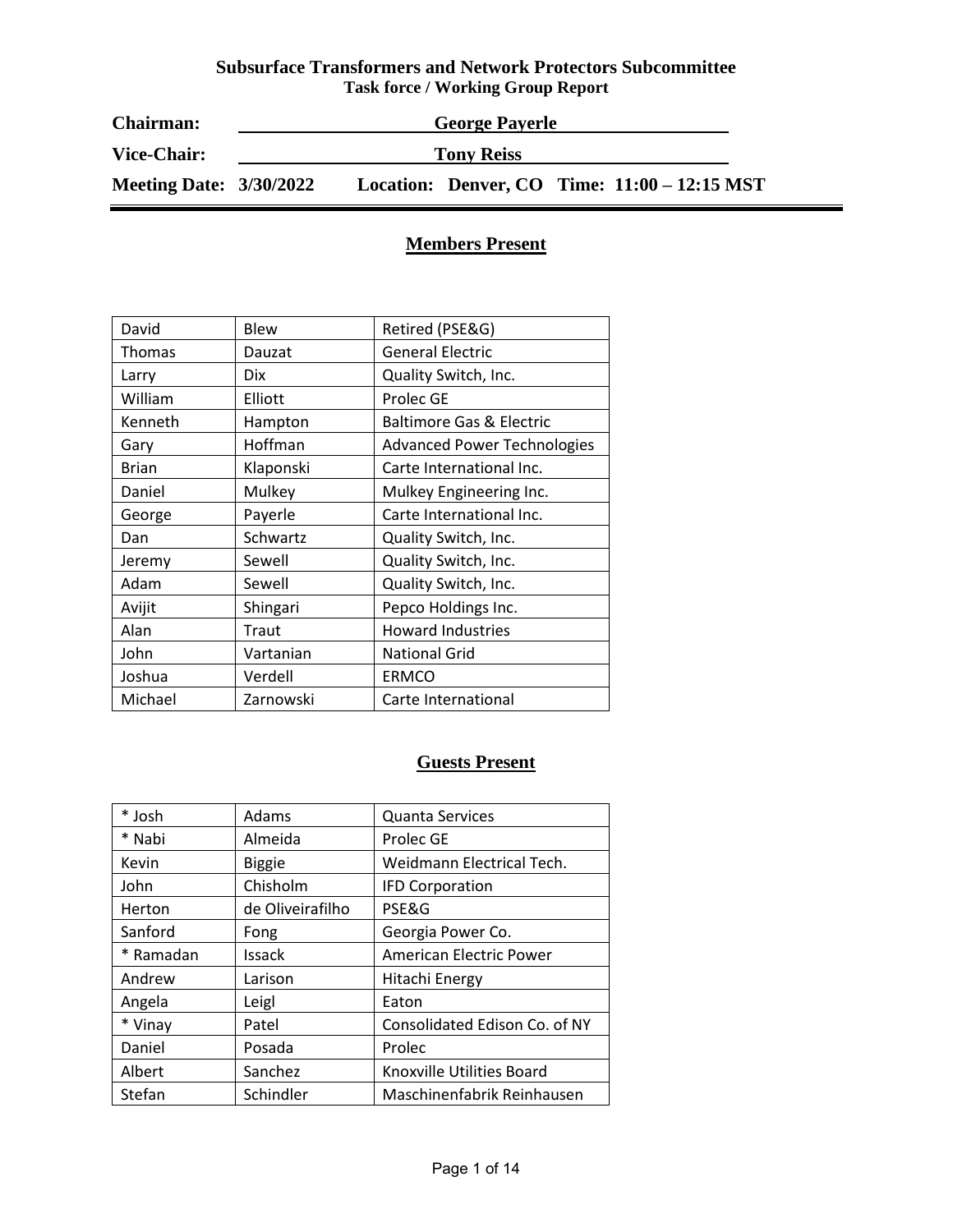| Russell      | Sewell         | Quality Switch, Inc.          |
|--------------|----------------|-------------------------------|
| Audrey       | Siebert-Timmer | <b>IFD Corporation</b>        |
| * James      | Spaulding      | <b>Fort Collins Utilities</b> |
| $*$ Liz      | Sullivan       | <b>Dominion Energy</b>        |
| Timothy      | Tillery        | <b>Howard Industries</b>      |
| <b>Bruce</b> | Webb           | Knoxville Utilities Board     |
| * William    | Whitehead      | <b>H2scan Corporation</b>     |

# **Meeting Administration:**

- Call to order at 11:02 MST with 17 members and 20 guests. Seven guests requested membership. As of S22, Mike Zarnowski is now a member.
- Sign In  $-2$  roster sheets started for circulation
- Chairman's Comments
	- o If you have had a change of affiliation or with your e-mail, please advise Chairman or Vice-Chair
	- o Introductions done with return to in person meeting
- Quorum Determination, member list
	- o Current members 29, 15 needed for quorum. 16 in attendance quorum was achieved
- Present agenda and approval
	- o Minor editorial change (Spring 2021 minutes should be Fall 2021)
	- o No objections from the SC for the change. Unanimous approval.
- Approval of the Fall 2021 minutes
	- $\circ$  Motion to approve Jeremy Sewell,  $2<sup>nd</sup>$  Tom Dauzat.
	- o Unanimous approval
- Announce new members
	- o none announced
- Does anyone request SC membership? Indicate on roster.

# **Working Groups Report:**

- **C57.12.23 Single-Phase Submersible Transformers** working group –
- **NOT MEETING AT THIS TIME**

Alan Traut, Chairman,

- o Revision due date: 12/31/2028
- o PAR Approval Date:
- o PAR Expiration Date:

Stage: On break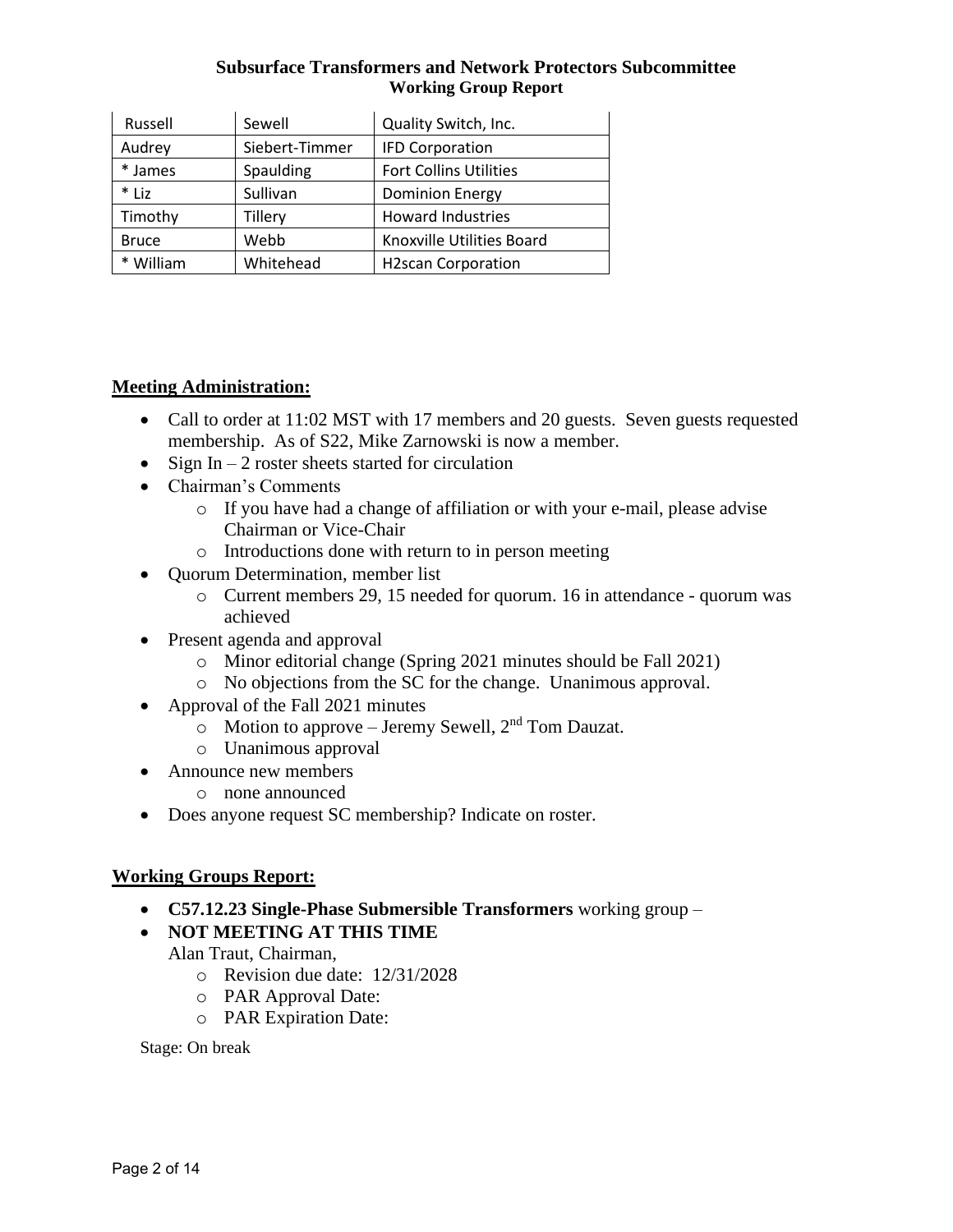- **C57.12.24 Three-Phase Submersible Transformers** working group Ben Garcia, Chairman; Tom Dauzat, Vice Chair; George Payerle, Secretary
	- o Approved: **12/7/2016**
	- o Revision Due Date: 12/31**/2026**
	- o PAR Approval Date:
	- o PAR Expiration Date: **12/31/23**

Stage: Recently Approved

#### IEEE/PES Transformers Committee Working Group on Requirements For Three-Phase Submersible Transformers (C57.12.24) **Meeting Minutes** Hyatt Regency, Denver, CO Monday, March 28, 2022

| David        | <b>Blew</b>    | Retired (PSE&G)                     |
|--------------|----------------|-------------------------------------|
| Douglas      | Craig          | Richards Manufacturing Co.          |
| Thomas       | Dauzat         | <b>General Electric</b>             |
| William      | Elliott        | Prolec GE                           |
| Ben          | Garcia         | SCE (virtual)                       |
| Kenneth      | Hampton        | <b>Baltimore Gas &amp; Electric</b> |
| John         | Harley         | FirstPower Group LLC                |
| Ramadan      | Issack         | <b>American Electric Power</b>      |
| <b>Brad</b>  | Kittrell       | Consolidated Edison Co. of NY       |
| <b>Brian</b> | Klaponski      | Carte International Inc.            |
| Andrew       | Larison        | Hitachi Energy                      |
| Kent         | Miller         | T&R Electric Supply Co.             |
| Michael      | Morgan         | Duke Energy                         |
| Daniel       | Mulkey         | Mulkey Engineering Inc.             |
| George       | Payerle        | Carte International Inc.            |
| James        | Ratty          | Electronic Technology Inc.          |
| Avijit       | Shingari       | Pepco Holdings Inc.                 |
| Audrey       | Siebert-Timmer | <b>IFD Corporation</b>              |
| James        | Spaulding      | <b>Fort Collins Utilities</b>       |
| Alan         | Traut          | <b>Howard Industries</b>            |
| Reinaldo     | Valentin       | Duke Energy                         |
| John         | Vartanian      | <b>National Grid</b>                |

#### Members Present

#### Guests Present

| Fyerøy |  | Alex | <b>Jahmed</b> | Wolf Creek |
|--------|--|------|---------------|------------|
|--------|--|------|---------------|------------|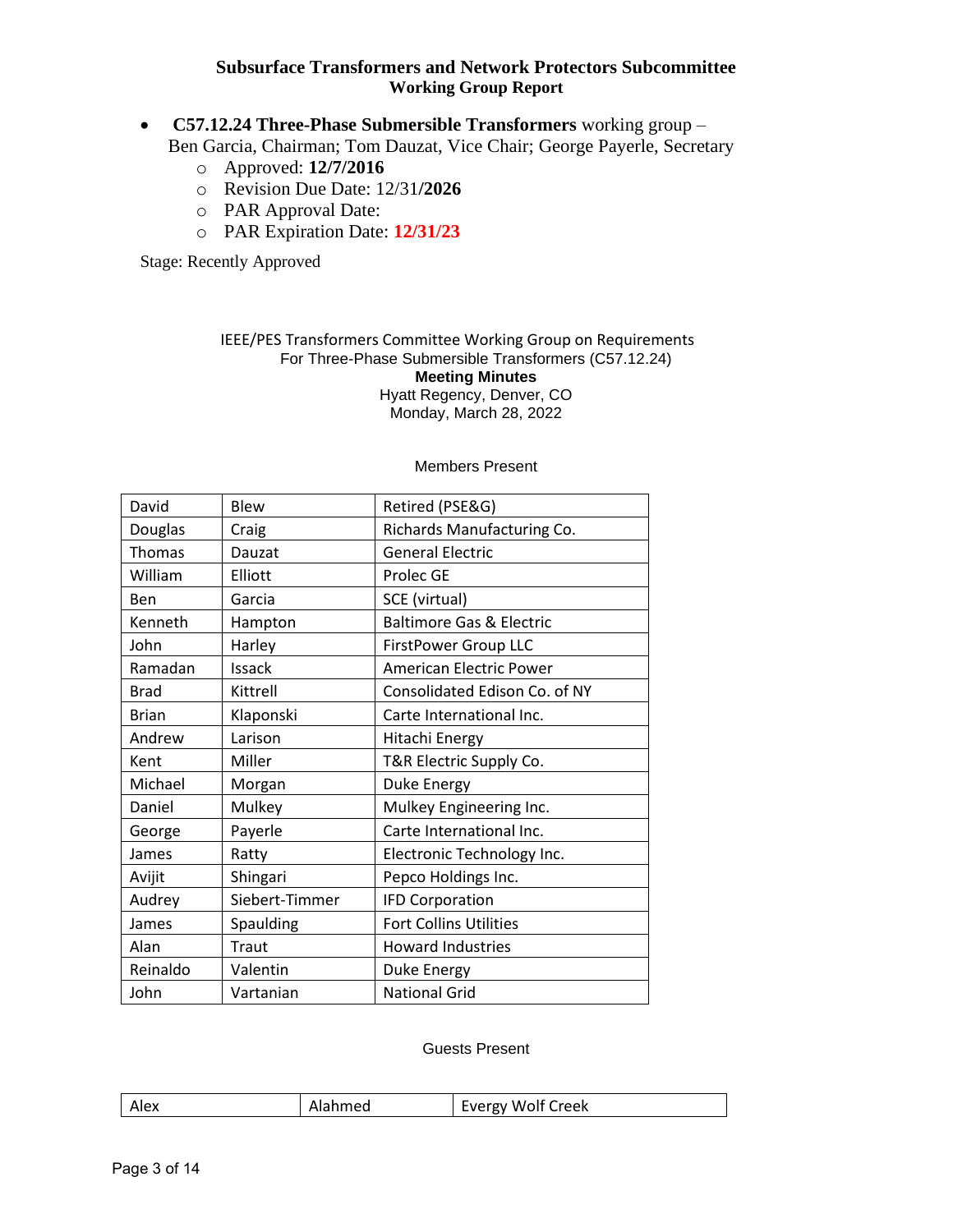| *Nabi                | Almeida           | Prolec GE                             |
|----------------------|-------------------|---------------------------------------|
| Jeff                 | Benach            | Megger                                |
| Kevin                | <b>Biggie</b>     | <b>Weidmann Electrical Technology</b> |
| Jaroslaw             | Chorzepa          | <b>ABB</b>                            |
| Rhett                | Chrysler          | <b>ERMCO</b>                          |
| Anthony              | Coker             | <b>M&amp;I Materials</b>              |
| Michael              | Dahlke            | Central Moloney, Inc.                 |
| Herton               | De Oliveira Filho | PSE&G                                 |
| Cesar                | Dias              | <b>EATON Corporation</b>              |
| Jeffrey              | Door              | H-J Family of Companies               |
| Sanford              | Fong              | Georgia Power Co.                     |
| Hector               | Garza             | Orto de Mexico                        |
| Ali                  | Ghafourian        | H-J Enterprises, Inc.                 |
| Orlando              | Giraldo           | HJ Family of Companies                |
| Michael              | Hardin            | H-J Enterprises, Inc.                 |
| John                 | Herron            | Raytech USA                           |
| Martin               | Munoz Molina      | Orto de Mexico                        |
| *Vinay               | Patel             | Consolidated Edison Co. of NY         |
| Daniel               | Posadas           | Prolec                                |
| Clemens              | Reiss IV          | Custom Materials, Inc.                |
| Stefan               | Schindler         | Maschinenfabrik Reinhausen            |
| Jeffrey              | Schneider         | Power Partners/Spire Power Sol.       |
| Dan                  | Schwartz          | Quality Switch, Inc.                  |
| Jeremy               | Sewell            | Quality Switch, Inc.                  |
| Russell              | Sewell            | Quality Switch, Inc.                  |
| Jaber                | Shalabi           | VanTran Industries, Inc.              |
| Liz                  | Sullivan          | <b>Dominion Energy</b>                |
| Eric                 | Theisen           | Metglas, Inc.                         |
| Timothy              | <b>Tillery</b>    | <b>Howard Industries</b>              |
| Robert               | Vantol            | <b>Commonwealth Assoc</b>             |
| Pragnesh             | Vyas              | Sunbelt Solomon                       |
| Shelby               | Walters           | <b>Howard Industries</b>              |
| <b>Bruce</b>         | Webb              | Knoxville Utilities Board             |
| Alan                 | <b>Wilks</b>      | Consultant                            |
| Malia                | Zaman             | <b>IEEE</b>                           |
| Michael              | Zarnowski         | Carte International                   |
| Kyle                 | Zemanovic         | <b>EATON Corporation</b>              |
|                      |                   |                                       |
| * = requests member- |                   |                                       |
| ship                 |                   |                                       |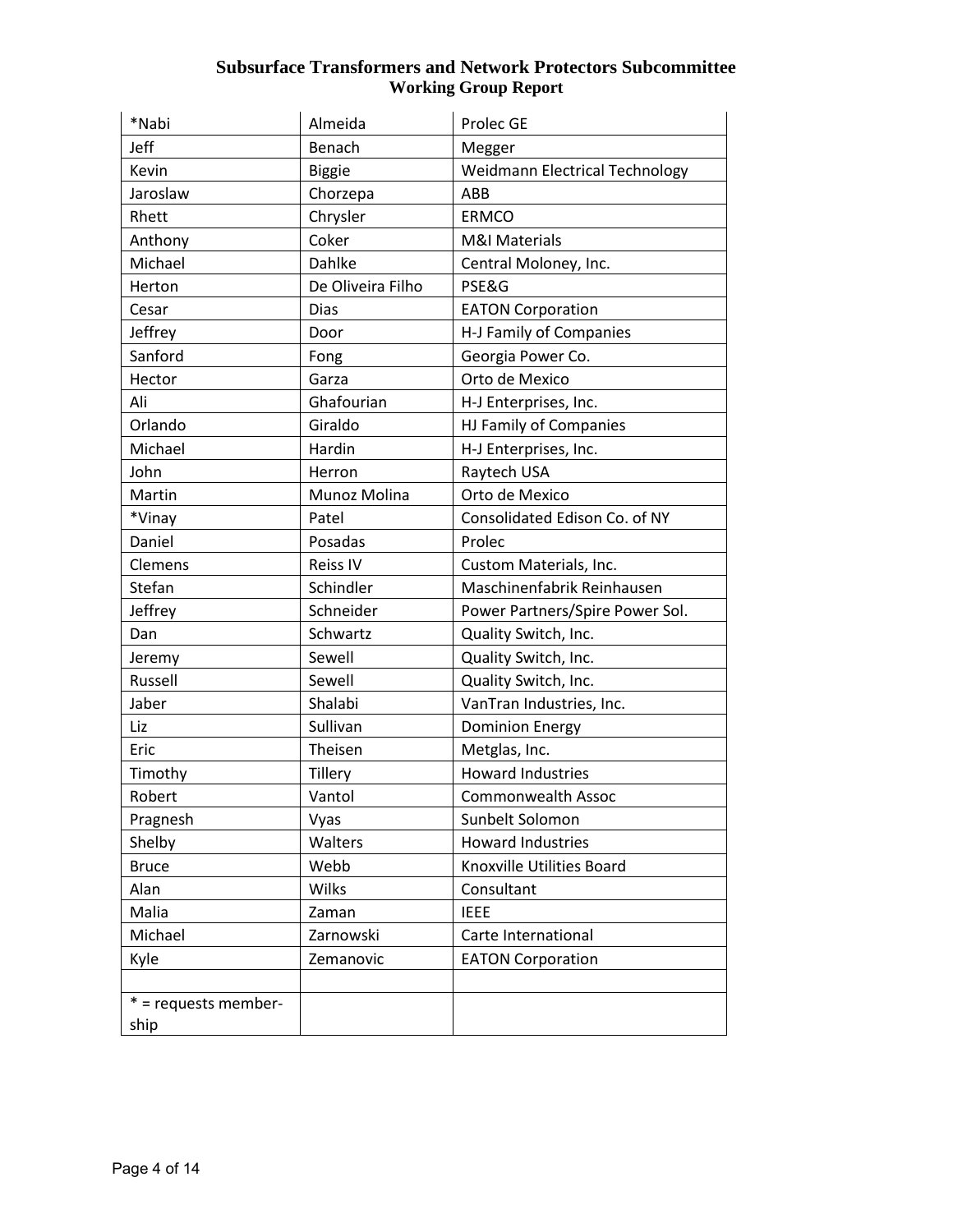The S22 meeting of C57.12.24 was called to order at 4:45 PM on Monday, March 28, 2022 in the Centennial F room of the Hyatt Regency in Denver, CO.

Tom Dauzat filled in for Chair Ben Garcia to run the meeting. Ben was present by way of a speaker phone. George Payerle acted as secretary. Introductions were made.

A member list was presented. C57.12.24 has 38 members. There 21 members present so quorum was achieved. There were 43 guests present. Patent and copyright slides were shown. Michael Zarnowski and Nabi Almeida are new member as of this meeting.

The chair presented an agenda. Will Elliott moved to accept the agenda and Dan Mulkey seconded. The motion passed. Will Elliott moved to accept the minutes of the previous (virtual) meeting from the fall of 2021. Dan Mulkey seconded and the motion was passed.

The main work of the meeting was continuing to revise C57.12.24.

There was discussion about removing reference to dates when standards are cited. This will eliminate the need for standards to be frequently updated to keep the references to other standards current. The users of C57.12.24 will be expected to seek out only the latest revision of C57.12.00. Dan Mulkey made a motion to remove all references to dates where standards are cited. Will Elliott seconded and the motion passed

Dan Mulkey moved to approve changes to the layout of the primary switches and fusing in figure 1, Nabi Almeida seconded, no objection, motion passed.

Simplify table 4 by removing the lower of the alternative HV connector ratings for 95 and 125kVBIL winding insulation levels (i.e. removing the 8.3kV option where the table previously stated "8.3kV or 15.2kV"). Motion was made by Nabi Almeida, Avi Shingari seconded. No objection, motion passed.

7.2.2 row 5 was changed to add the wording 'per ANSI/NEMA CC-1' after "…in accordance Figure 4 through Figure 8." This was in response to the question about dimensional and thickness tolerances of the A, B, C callouts in each figure. Dan Mulkey moved to add 'and ANSI/NEMA CC-1' reference. Dan moved; Nabi Almeida seconded. Motion passed.

Table 5, is a new table added to the standard to summarize all of the previously embedded tables in Figures 4 through 8 and place this consolidated information in one place at the end of the section.

A new table was also created and embedded into Figure 8 to include the thread stud secondary terminal dimensional requirements. This was added to figure 8 to replace the tables for fig 4 to 7 with table 5 showing the size of the stud and spade configuration. Nabe Almeida made the motion, John Vartanian seconded. The motion passed.

Table 5, change was made to the 500 kVA, 240V cell. The original callout for a 4 hole spade but it was changed to 6 hole spade to be consistent with the recommendation stated for the 500kVA, 208Y/120V cell (6 hole spade). Dan Mulkey made the motion. Will seconded. The motion passed.

7.2.3 line 13. The spacing requirement for the neutral bushing ground pad was changed from a minimum of 12" to 6" spacing from the bushing center. This change was made to address Ralph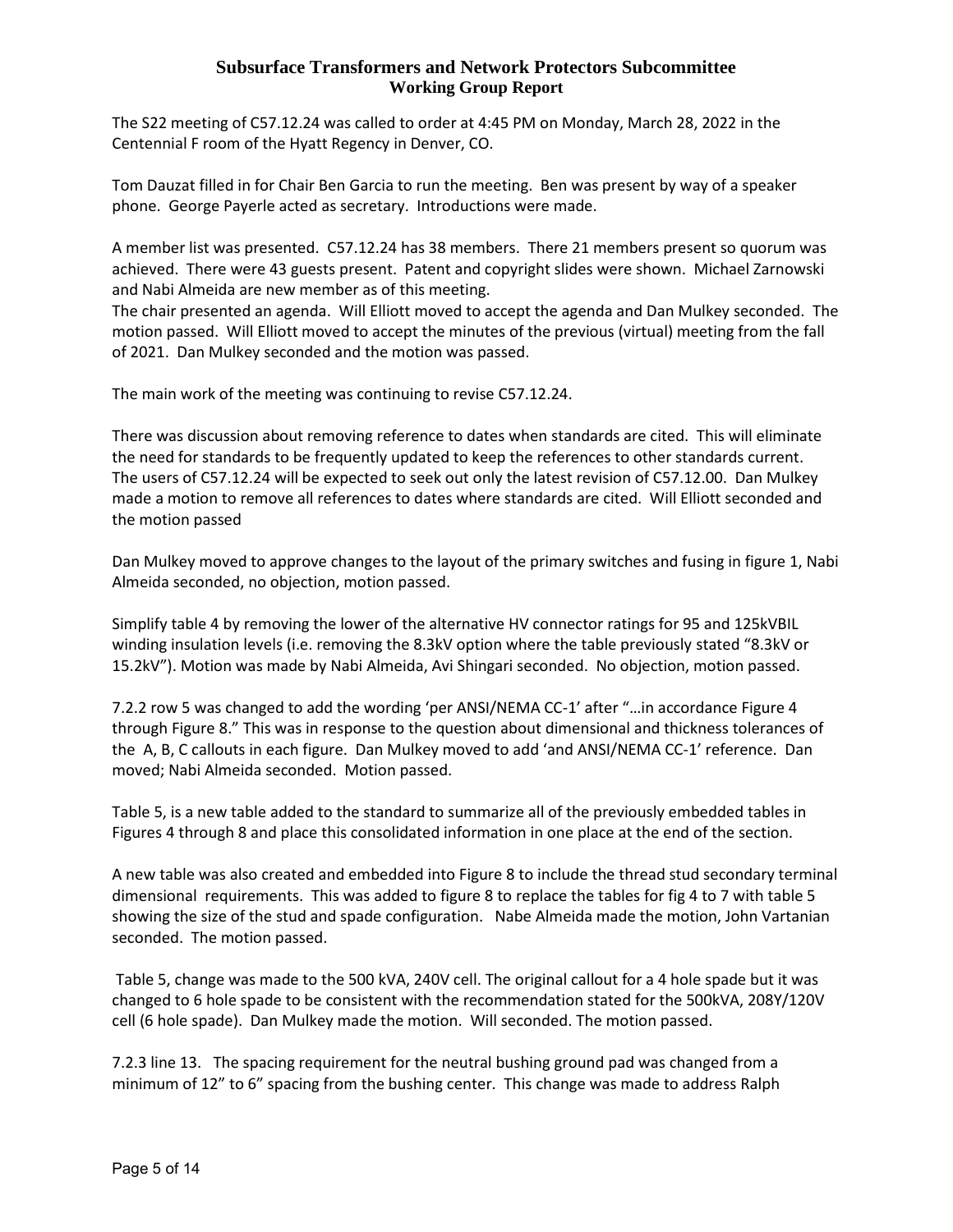Wegner's comment about there being a lot of components on the cover and how a 12" minimum could be problematic. Mike Zarnowski made the motion to do so, Will Elliott seconded. The motion passed.

7.3.1, line 7, change 'protective cap' to 'protective sealed cap' Brian Klaponski moved, Brad Kittrell seconded. The motion passed.

Stopped at 7.3.1 row 8 re dual voltage switches.

Per the chair, this will be the last working meeting to review and approve new changes. After this meeting, the chair will work with the STNP subcommittee team to submit a clean version of C57.12.24 to RevComm for formal review.

Next meeting Charlotte NC, Oct 16 to 20, 2022. The meeting was adjourned at 6:00 pm MST

Respectfully submitted… George Payerle, secretary, C57.12.24 March 30, 2022

- **C57.12.40 Secondary Network Transformer** working Group Dave Blew, Chairman, Dan Schwartz, Secretary
	- o Published 2017
	- o Revision due date: **12/31/2027**
	- o PAR Approval Date: 8/31/2012
	- o PAR Expiration Date: **12/31/2023**

Stage: Submitted to Revcom on RevCom Agenda 04-May-2017

# IEEE Transformers Committee **C57.12.40**

# **Secondary Network Transformer Working Group**

**Spring 2022 Denver Meeting Minutes Hyatt Regency, Denver, CO Mineral Hall B-C** 11:00 AM MDT March 29, 2022

# **Members Present Company**

Dan Schwartz (Secretary) Ouality Switch

Dave Blew (Chair) Consultant (Retired PSE&G) Douglas Craig **Richards Manufacturing Co.**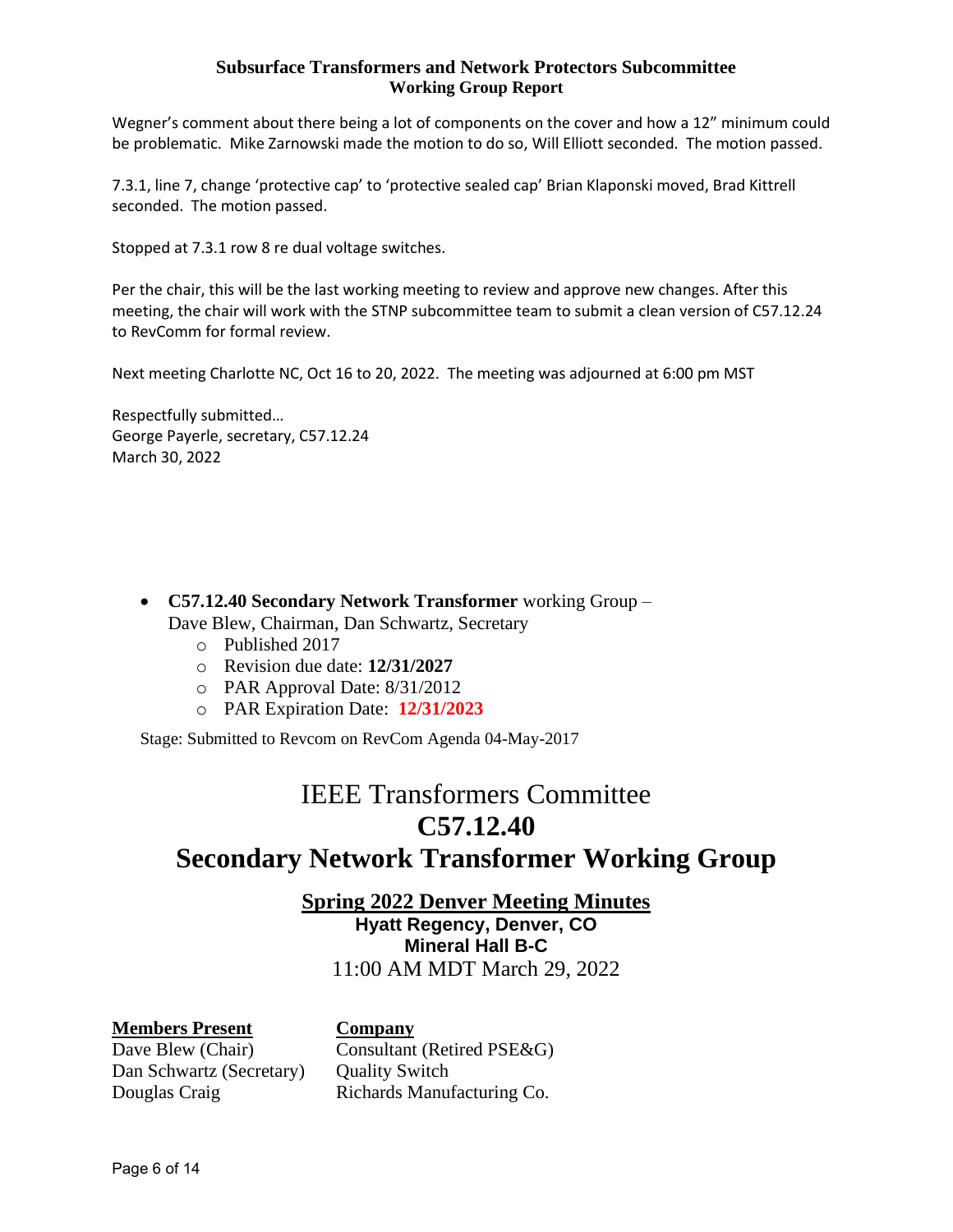| <b>Tom Dauzat</b>     | Prolec GE                                |
|-----------------------|------------------------------------------|
| Larry Dix             | <b>Quality Switch</b>                    |
| William Elliott       | Prolec GE                                |
| <b>Brad Kittrell</b>  | Consolidated Edison Co. of NY            |
| Brian Klaponski       | Carte International Inc                  |
| Dan Mulkey            | Mulkey Engineering Inc.                  |
| George Payerle        | Carte International Inc.                 |
| <b>James Ratty</b>    | Richards Manufacturing Co.               |
| Adam Sewell           | <b>Quality Switch</b>                    |
| Jeremy Sewell         | <b>Quality Switch</b>                    |
| Russell Sewell        | <b>Quality Switch</b>                    |
| Avijit Shingari       | Pepco                                    |
| Liz Sullivan          | <b>Dominion Energy</b>                   |
| John Vartanian        | <b>National Grid</b>                     |
| <b>Guests Present</b> | Company                                  |
| Joshua Adams          | <b>Quanta Underground Power Services</b> |
| Nabi Almeida          | Prolec GE USA                            |

Herton De Oliveira Filho PSE&G Sanford Fong Georgia Power Co. Ken Hampton BGE and Exelon Company Jack Harley First Power Group LLC Bruce Webb Knoxville Utilities Board Bill Whitehead H2scan \*Mike Zarnowski Carte International Inc. \*Requested Membership

\*Vinay Patel Consolidated Edison Co. of NY

- 1) The group met on Tuesday, March 29, 2022 at 11:00 AM MDT with 17 members and 10 guests. Two (2) guests requested membership. Quorum was achieved with 17/28 (61%) of members present.
	- 2) A call for patents was made; none were mentioned.
	- 3) Copyright requirements were reviewed by the Chair.
- 4) An agenda was presented for approval. Motion to approve was made by George Payerle and seconded by Will Elliott. The agenda was approved unanimously.
- 5) The minutes of the November 16, 2021, meeting on WebEx were reviewed. A motion to approve was made by Jeremy Sewell and seconded by Adam Sewell. The minutes were approved unanimously.
- 6) The Chair reviewed that the PAR was approved and became active May 21, 2019 and expires December 31, 2023. The Chair will apply for a two-year PAR extension in 2023 prior to expiration of the current PAR.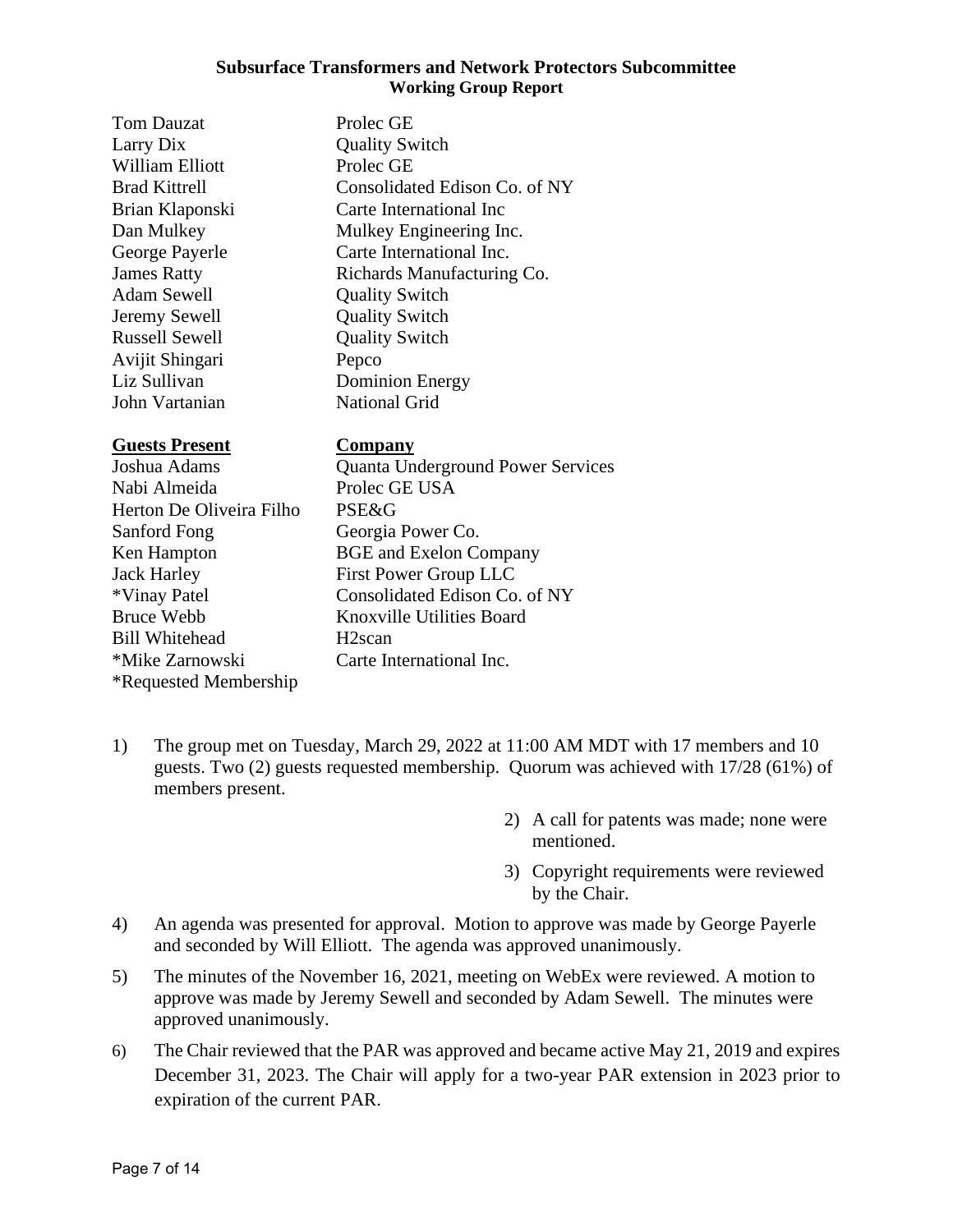- 7) Old Business The Chair reviewed the previous meetings list of topics to be addressed in the next revision of C57.12.40 and the following items were discussed:
	- a. **Primary Switch Testing** Cory Morgan (Eversource) provided wording to update Section 6.2.2.3. Wording of the paragraph was updated by the group; the updated paragraph wording has been documented and will be updated in Rev1 of the new document. A motion was made to approve the changes by Liz Sullivan and seconded by Tom Dauzat. The motion was approved unanimously.
	- b. **Update of Tables 8 & 9** A modified combination of Tables 8 & 9 (will be the new Table 7) were reviewed. A motion to approve the combined table was made by John Vartanian and seconded by Brian Klaponski. The motion passed unanimously. It was also agreed that these modifications to the document can be reviewed later prior to balloting.
	- c. **Tank and Throat Sizing** Modified wording and removal of Table 7 was presented. Table 7 was removed, and the paragraph modified to reference Figures 3 and 4. A motion to approve the changes was made by Jeremy Sewell and seconded by Will Elliott. The motion passed unanimously.
	- d. **Bushing Standardization** A discussion was held about the updated Appendix B. Dave Blew agreed to provide any updates to Appendix B for the next meeting in Charlotte.
	- e. **Cathodic Protection and Corrosion** The work of the corrosion TF was discussed. The group decided it would be best to reference the in-progress Guide (C57.12.53), but because the new Guide would most likely not be approved before this standard, the group decided to maintain the current references in the standard until the next revision.
- 8) New Business The Chair opened the discussion on any new items the group felt needed to be addressed in the next revision.
	- a. New wording was discussed to address tank cover design and not allowing debris and fluids to settle on the tank cover. Wording was provided. A motion was made to approve the wording by Larry Dix and seconded by Dan Mulkey. The motion was approved unanimously. Additional wording will be discussed and provided prior to the next meeting by Larry Dix and Dan Schwartz.
- 9) The meeting was adjourned at 12:04 PM MDT with the next meeting set for Charlotte, NC on October 18, 2022.

Respectfully submitted, D. Schwartz, Secretary

| <b>Document</b>                  |                                                                 |
|----------------------------------|-----------------------------------------------------------------|
| $#$ :                            | PC57.12.53                                                      |
|                                  |                                                                 |
| <b>Document</b><br><b>Title:</b> | <b>Guide on Mitigating Corrosion on Subsurface Transformers</b> |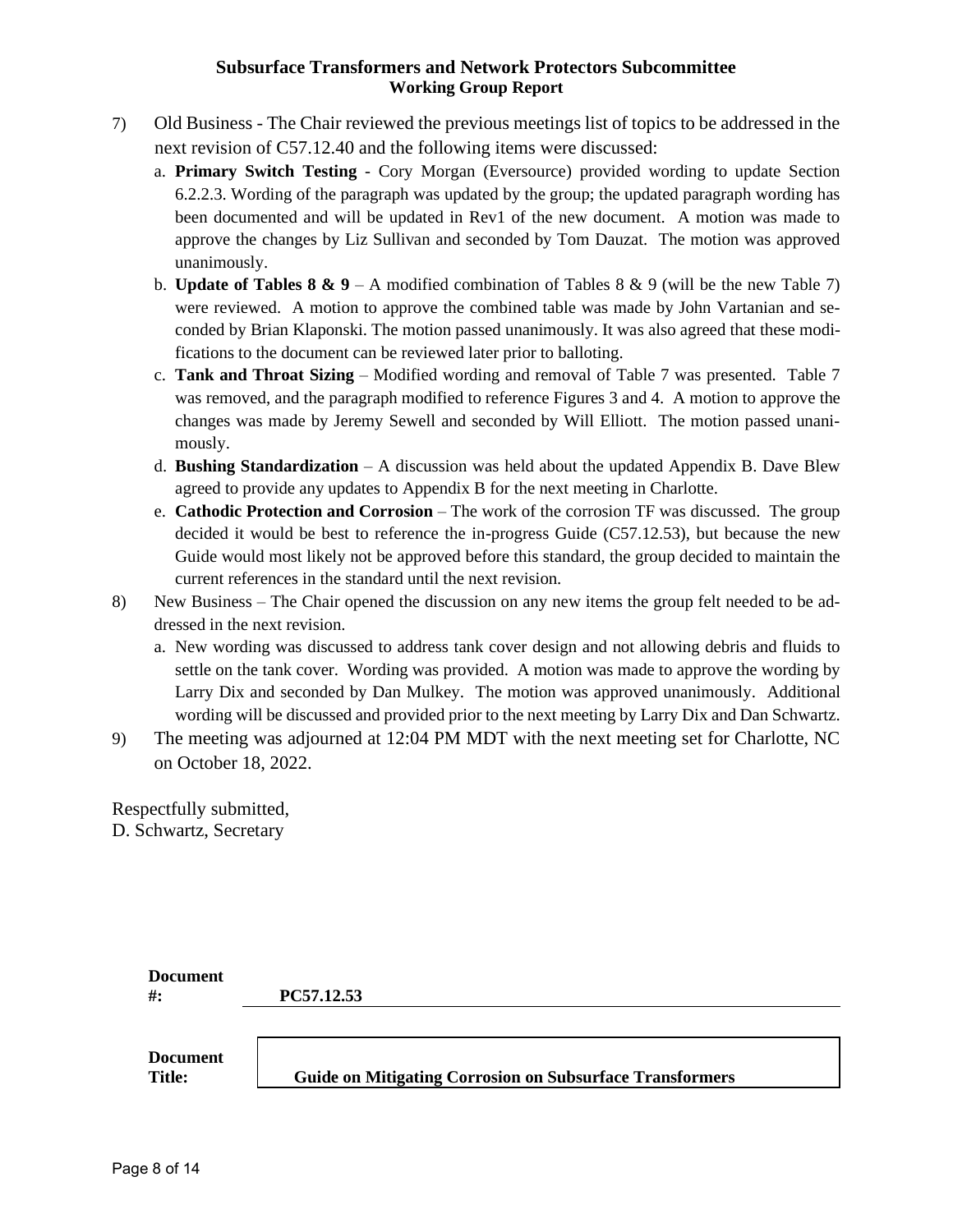| <b>Chair:</b>           | <b>Will Elliott</b>                     |   | <b>Vice-Chair</b>        | <b>Avijit Shingari</b> |
|-------------------------|-----------------------------------------|---|--------------------------|------------------------|
| <b>Secretary</b>        | <b>Audrey Siebert-</b><br><b>Timmer</b> |   | <b>Per Cent Complete</b> | $\bf{0}$               |
| On:                     | <b>Current Draft Being Worked</b>       | 0 |                          | Dated:                 |
| <b>Meeting</b><br>Date: | <b>March 29, 2022</b>                   |   | Time:                    | <b>1:45 PM MST</b>     |
| Attendance:             | <b>Members</b>                          |   | 19                       |                        |
|                         | <b>Guests</b>                           |   | 13                       |                        |
|                         | <b>Total</b>                            |   | 32                       |                        |

## **Attending Members:**

| William Elliott, Prolec GE                    | Brian Klaponski, Carte International Inc.   |
|-----------------------------------------------|---------------------------------------------|
| Avijit Shingari, Pepco Holdings Inc.          | Tyler Morgan, Duke Energy                   |
| <b>Audrey Siebert-Timmer, IFD Corporation</b> | Daniel Mulkey, Mulkey Engineering Inc.      |
| Nabi Almeida, Prolec GE                       | Dan Schwartz, Quality Switch, Inc.          |
| Dave Blue, Consultant                         | Adam Sewell, Quality Switch, Inc.           |
| Thomas Dauzat, Prolec GE                      | Jeremy Sewell, Quality Switch, Inc.         |
| Herton De Oliveira Filo, PSE&G                | James Spaulding, City of Fort Collins       |
| John Harley, First Power Group LLC            | Liz Sullivan, Dominion Energy               |
| Brad Kittrell, Consolidated Edison Co. of     | John Vartanian, National Grid               |
| N <sub>Y</sub>                                | Michael Zarnowski, Carte International Inc. |

## **Attending Guests**

*Paul Chisholm, IFD Corporation Michael Dahlke, Central Moloney, Inc. Cesar Diaz, EATON Corporation Jeffrey Door, The H-J Family of Companies Douglas Craig, Richards Manufacturing Co.*

*Sanford Fong, Georgia Power Co. Joe Nims, Allen & Hoshall, Inc George Payerle, Carte International Inc. James Ratty, Electronic Technology Inc. Clemens Reiss IV, Custom Materials Russ Sewell, Quality Switch, Inc.*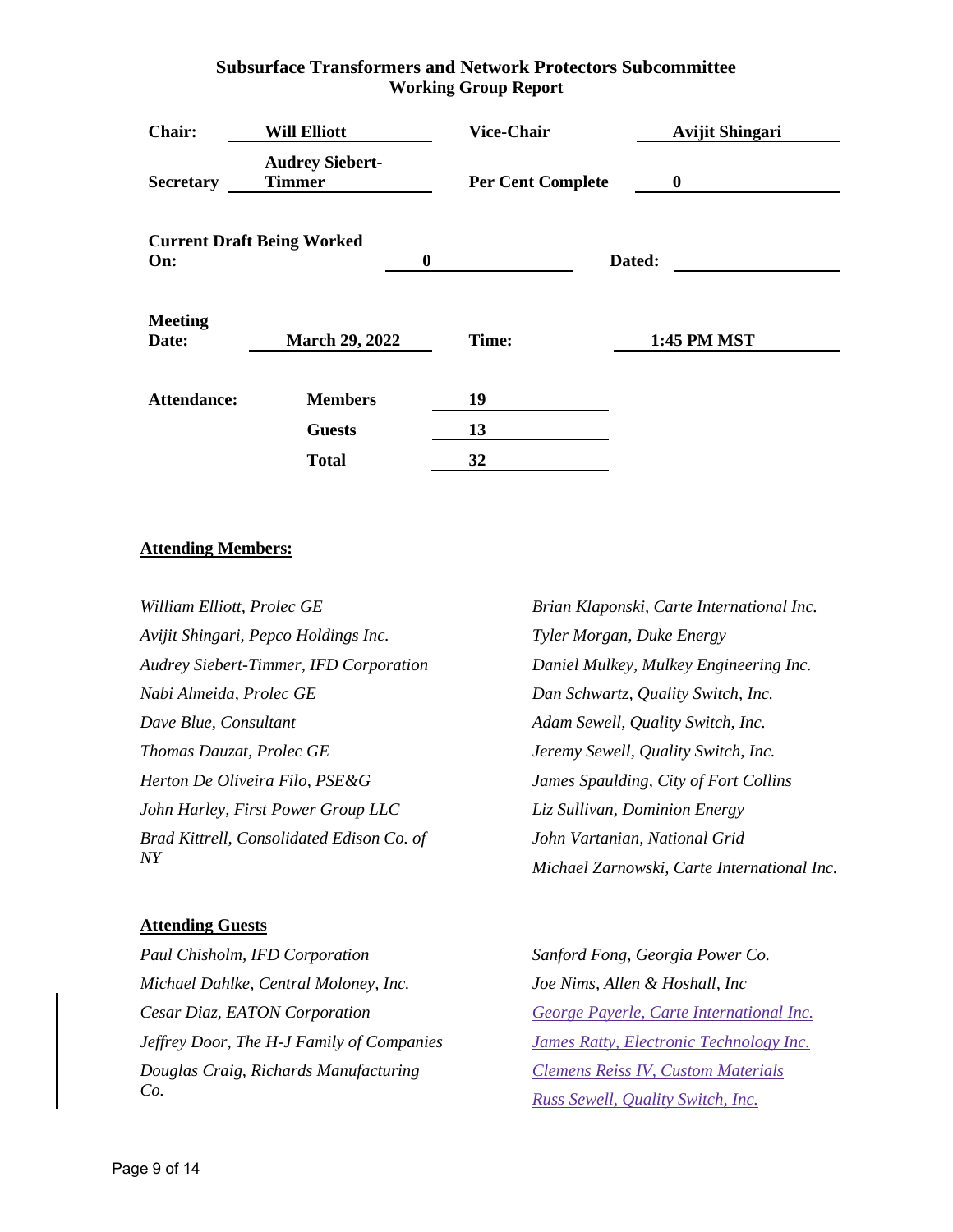*Timothy Tillery, Howard Industries*

 $\overline{\phantom{a}}$ 

*Shelby Walters, Howard Industries*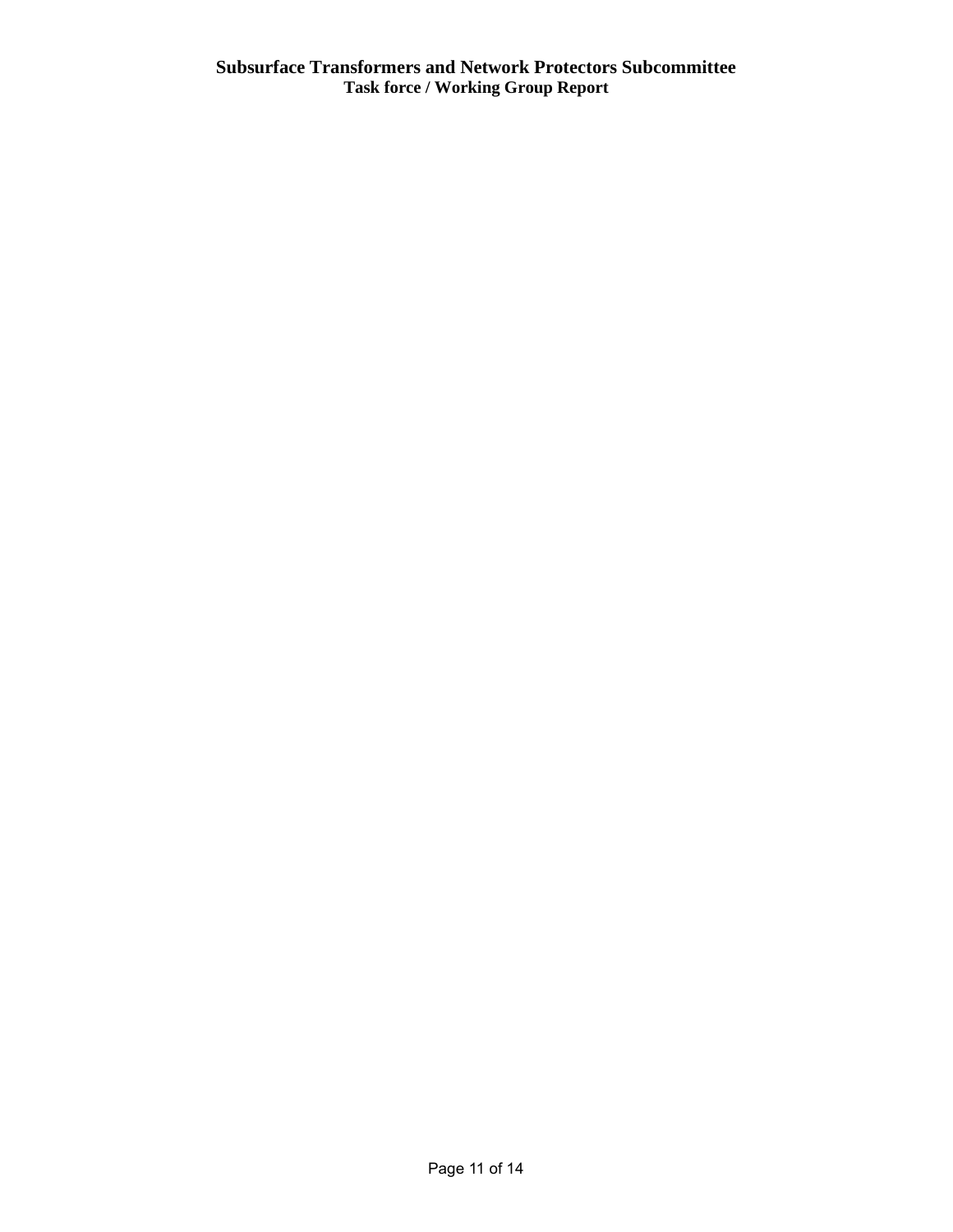# **Subsurface Transformers and Network Protectors Subcommittee Meeting Minutes**

# **Meeting Minutes:**

- 1. Will Elliott called the meeting to order at 1:45 PM MST.
- 2. Opening remarks and announcements.
	- i. As this is the first meeting, any attendee can request to be a member.
- 3. Will Elliott reviewed agenda. Hearing no requests for changes, the agenda was approved as written. As this is the first meeting there was no previous meeting minutes to approve.
- 4. Will Elliott reviewed IEEE Essential Patent Claims and SA Copyright Policy. No issues were raised.
- 5. New Business:
	- i. Will Elliott reviewed the approved PAR.
	- ii. Will Elliott requested nominations for the working-group officers.
		- a. **Brian Kaplonski made a motion to nominate Will Elliott as the working group Chair. Second by George Payerle. Motion passed unanimously.**
		- b. **Nabi Almeida made a motion to nominate Avijit Shingari as the working group Vice Chair. Second by Michael Zarnowski. Motion passed unanimously.**
		- c. **Tom Dauzat made a motion to nominate Audrey Siebert-Timmer as the working group secretary. Second by Paul Chisholm. Motion passed unanimously**.
	- iii. Will Elliott asked the group how we should proceed with the draft document which was created by the corrosion taskforce.
		- a. **Tom Dauzat made a motion to accept the current draft as the starting point. Document contents can be modified within the constraints of the approved PAR scope. Second by George Payerle. Motion passed unanimously.**
		- b. Group discussed the following:
			- 1. A question was asked if should limit the number or types of changes to make to the document. Group discussed the draft is a starting point and can be changed as needed if it is within the document scope.
			- 2. A suggestion was made to discuss what experience we have in the room (i.e. corrosion experts or material scientists).
				- 1. Jeremey Sewell from Quality Switch mentioned they have a material scientist who could review the draft.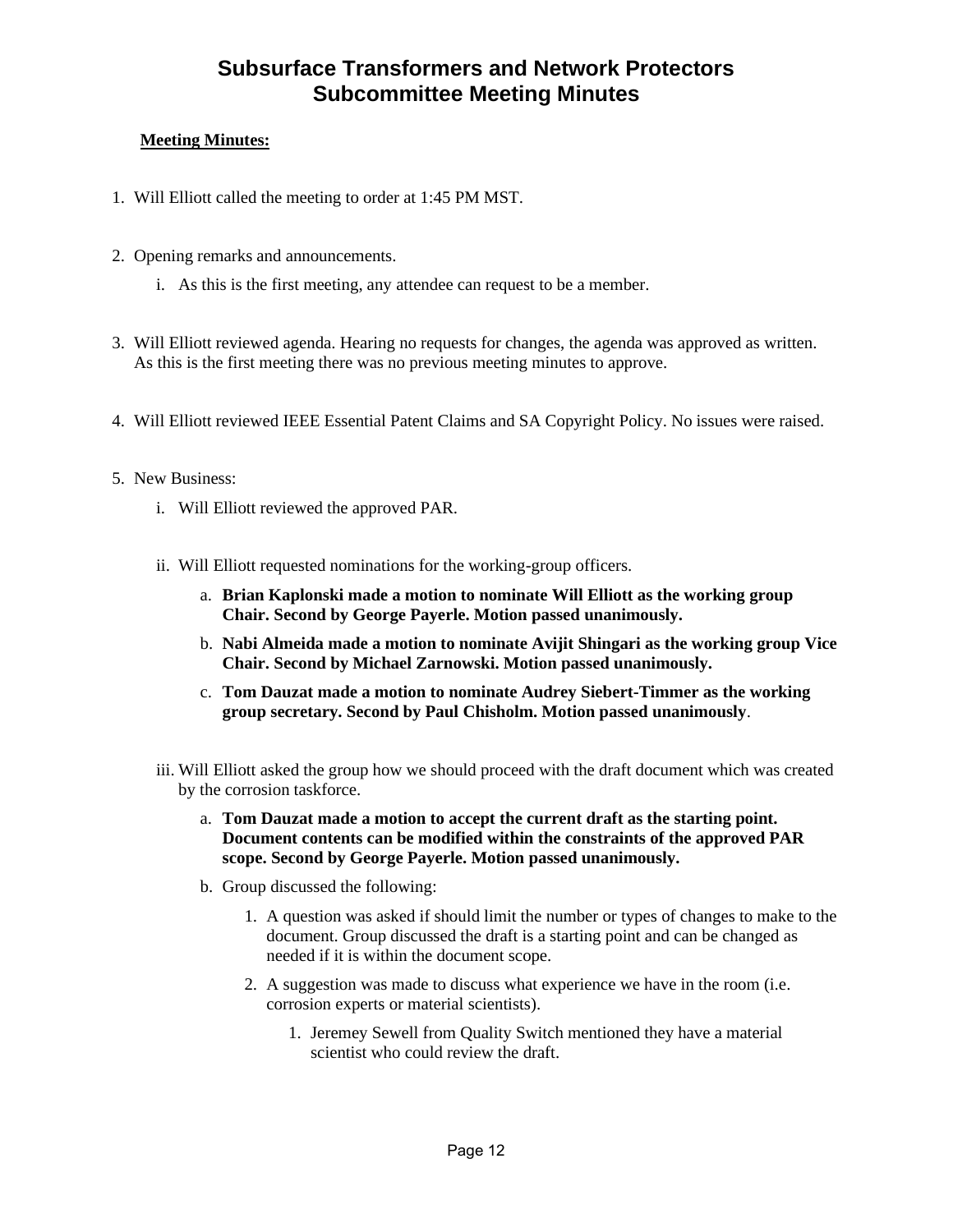# **Subsurface Transformers and Network Protectors Subcommittee Meeting Minutes**

- 2. Tom Dauzat from Prolec GE mentioned he is a mechanical engineer with a materials background. He performed a number material tests for the taskforce.
- 3. Brad Kittrel from ConEd mentioned they have corrosion experts. ConEd also has corrosion data can be shared.
- 4. Avijit Shingari mentioned PEPCO have some corrosion experts who could review the draft.
- 5. John Harley from First Power Group mentioned they have a corrosion expert who could review the draft and possibly attend the meeting.
- 3. Group discussed that if we can get the corrosion experts to attend the meeting it would be beneficial. This could include corrosion experts that work on the transmission side or from other industries.
- 4. Tom Dauzat suggested the scope to be further clarified as the document is a guide. It is designed to help the user to specify their requirements bases on the application.
- 5. Brian Kaplonski commented that ideally that some items may be extracted to put into other standards (i.e. the good stuff).

## c. Will Elliott reviewed the taskforce draft document with the group. **Will Elliott requested the group to review the proposed draft and provide feedback to him by July 1, 2022.**

- 6. Next meeting: is planned for October 18, 2022 in Charlotte, NC USA
	- i. The following attendees requested membership: William Elliott, Avijit Shingari, Audrey Siebert-Timmer, Nabi Almeida, Dave Blue, Thomas Dauzat, Herton De Oliveira Filo, John Harley, Brad Kittrell, Brian Klaponski, Tyler Morgan, Daniel Mulkey, Dan Schwartz, Adam Sewell, Jeremy Sewell, James Spaulding, Liz Sullivan, Michael Zarnowski,
- 7. The meeting was adjourned at 2:38 PM MST.
- 8. Subsequent to the meeting John Vartanian indicated that he intended to request membership during the meeting, and was granted membership.

Submitted by: Audrey Siebert-Timmer Date: 03/29/2022